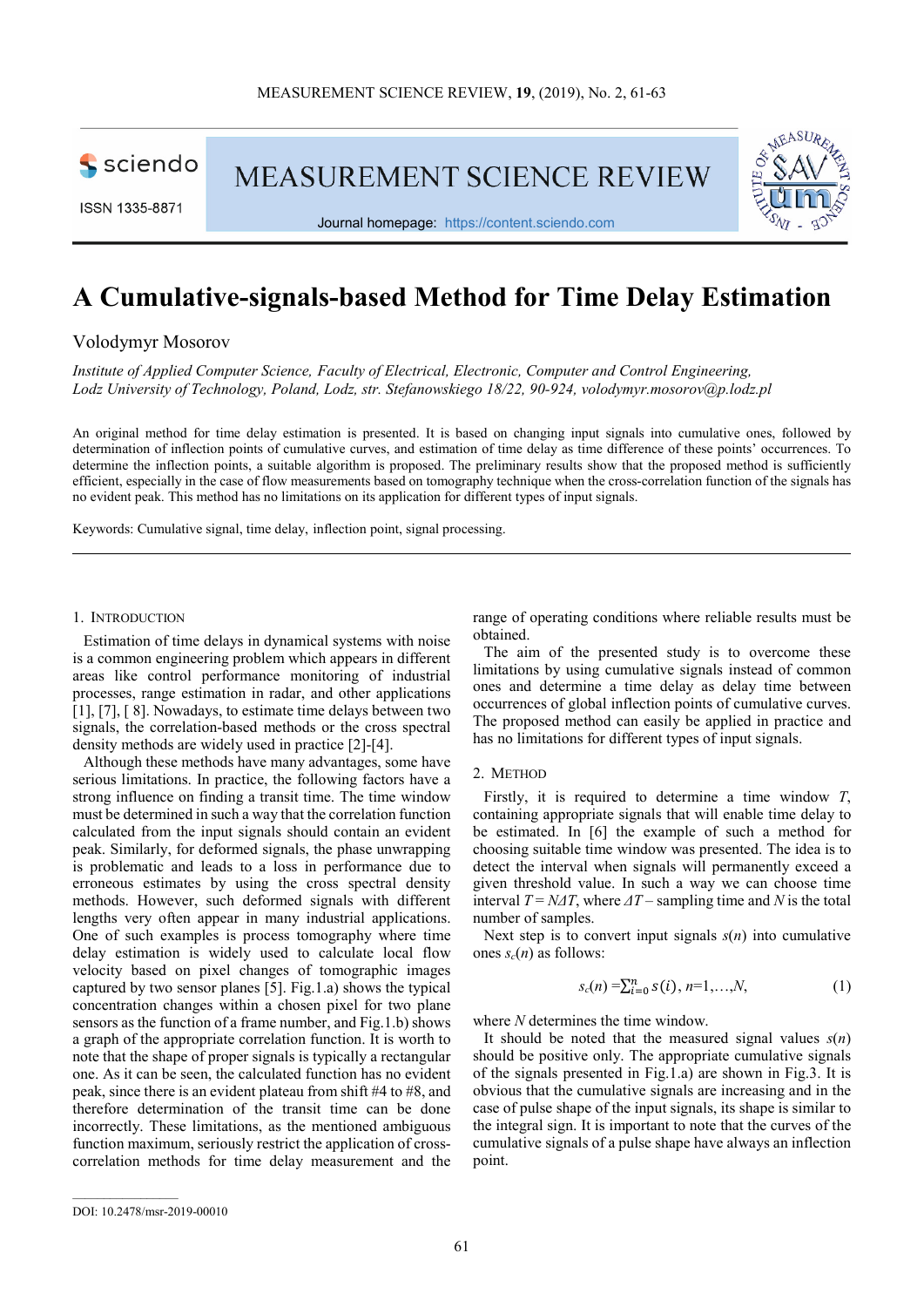The curves of such cumulative signals can be divided into three-time intervals:

• initial interval of small signal's values which corresponds to the lack of an impulse,

• the growing signal whose beginning and end correspond to the beginning and end of the impulse,

• final interval of constant values – no pulse.

The time of occurrence of the inflection point of such cumulative signal corresponds to the time when the maximum of the impulse or its center in the case of rectangular signals appears. The difference between the time of occurrence of the found inflection points of both cumulative signals determines the time delay between two analyzed signals.



Fig.1. a) Solid concentration changes within chosen pixel from two sensors, b) appropriate calculated correlation function for the time window of 80 samples.

To determine the inflection point of the cumulative signal, the following algorithm was proposed:

*Input data:* cumulative signal obtained from an impulse digital signal for determined time interval:  $s_c(n)$ ,  $n = 1,..., N$ . *Output data:* The time of occurrence of the inflection point.

*Algorithm:* The inflection point of the cumulative signal is determined as the point of intersection of the signal  $s_c$  by a straight-line *l*, where the line *l* is defined on the basis of criterion  $(1)$  or  $(2)$ :

1)  $\min_{\alpha} (S_u^n - S_a^n), n = 1, ..., N$ , when  $S_u^1 \ge S_a^1$ 

where  $S_n^n$ ,  $(S_a^n)$  is the area under(above) straight line *l* and above(under) cumulative signal curve *sc* respectively, and line *l* passes through points  $(n, s_c(n))$  and  $(N, s_c(N))$ 

2)  $\min_{n} (S_a^{N-n} - S_a^{N-n}), n = 1, ..., N$ , when  $S_u^1 < S_a^1$ where  $S_{\alpha}^{N-n}$ ,  $(S_{\alpha}^{N-n})$  is the area above(under) straight line *l* and above(under) cumulative signal curve *sc* respectively, and line *l* passes through points  $(1, s_c(1))$  and  $(N - n, s_c(N$  $n)$ ).

Fig.2. shows an example of determining an inflection point using the proposed algorithm for both cases (1) and (2). We search for a case when areas  $S_a^i$  and  $S_u^i$  determine the straight line *l* and the cumulative curve *sc* will be maximally equal.



Fig.2. Example of finding the inflection point based on comparison of the areas  $S_u^i$  and  $S_d^i$  determined by cumulative signal  $s_c$  and straight-line *l* using criterion: a) #1 b) #2.

## 3. RESULTS

Fig.3. shows the found inflection points of the cumulative signals presented in Fig.1.a) using the proposed algorithm. First inflection point occurs at #270 sample and the second one at #275, hence time delay between the input signals is equal to 5-time sampling intervals.



Fig.3. Cumulative signals of signals shown in Fig.1.a). Dashed line represents the best fitted straight line minimizing criterion (1) or (2). Inflection points: # 270 (sensor #1) #275 (sensor #2).

Efficiency of the proposed method was also validated by simulation. The simulation results were obtained for a rectangular shape of the impulses shifted for 5 time sampling intervals. The signals were noised by additive noise with uniform distribution. Additionally, one of the impulses was shorter than another one by 10 %. Example of such noised impulses is shown in Fig.4.a). The appropriate calculated cumulative signals and correlation function are shown in Fig.4.b) and Fig.5., respectively.